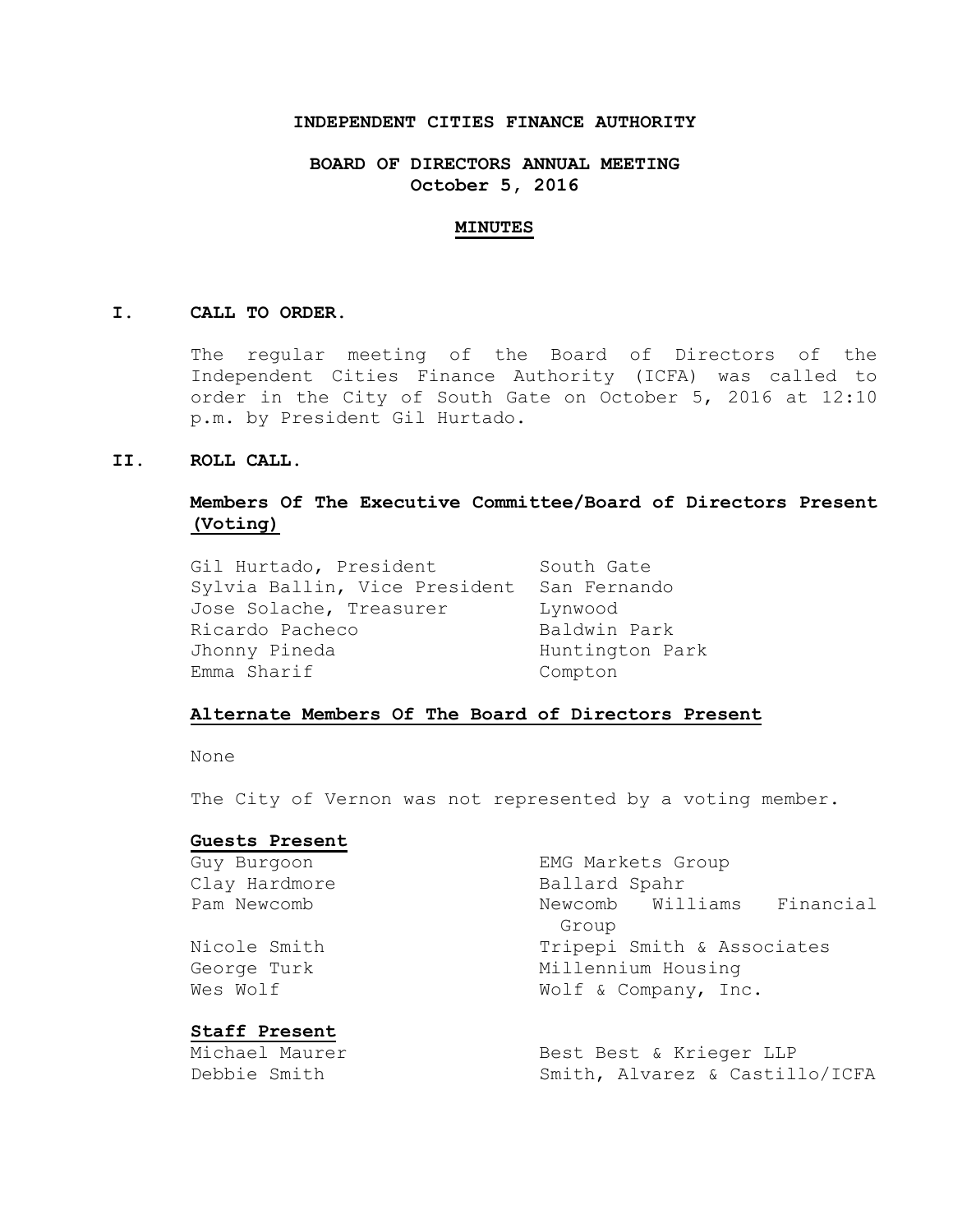#### **III. AMENDMENTS OR ADJUSTMENTS TO THE AGENDA.**

There were no amendments or adjustments to the agenda.

### **IV. PUBLIC COMMENTS.**

There were no members of the public who wished to speak.

#### **V. NEW BUSINESS.**

**A. APPROVAL OF THE MINUTES OF THE JUNE 28, 2016 BOARD OF DIRECTORS MEETING.**

It was moved by Jhonny Pineda, seconded by Ricardo Pacheco, and unanimously carried by the following roll call vote to approve the minutes of the June 28, 2016 Board of Directors meeting:

AYES: Sylvia Ballin (San Fernando), Gil Hurtado (South Gate), Ricardo Pacheco (Baldwin Park), Jhonny Pineda (Huntington Park), Emma Sharif (Compton), Jose Solache (Lynwood) NOES: None ABSTAIN: None ABSENT: City of Vernon

## **B. APPROVAL OF THE CITY OF CLOVIS AS AN ASSOCIATE MEMBER NON-VOTING) OF THE INDEPENDENT CITIES FINANCE AUTHORITY.**

Staff provided a brief report on the City of Clovis and noted that the City took action on October 3, 2016 to become an associate (non-voting) member of ICFA.

President Hurtado asked if there were any questions or comments. There were none.

It was moved by Sylvia Ballin, seconded by Ricardo Pacheco, and unanimously carried by the following roll call vote to approve the City of Clovis an associate member (non-voting) of ICFA, and to authorize President Hurtado and staff to execute any and all necessary documents relating thereto: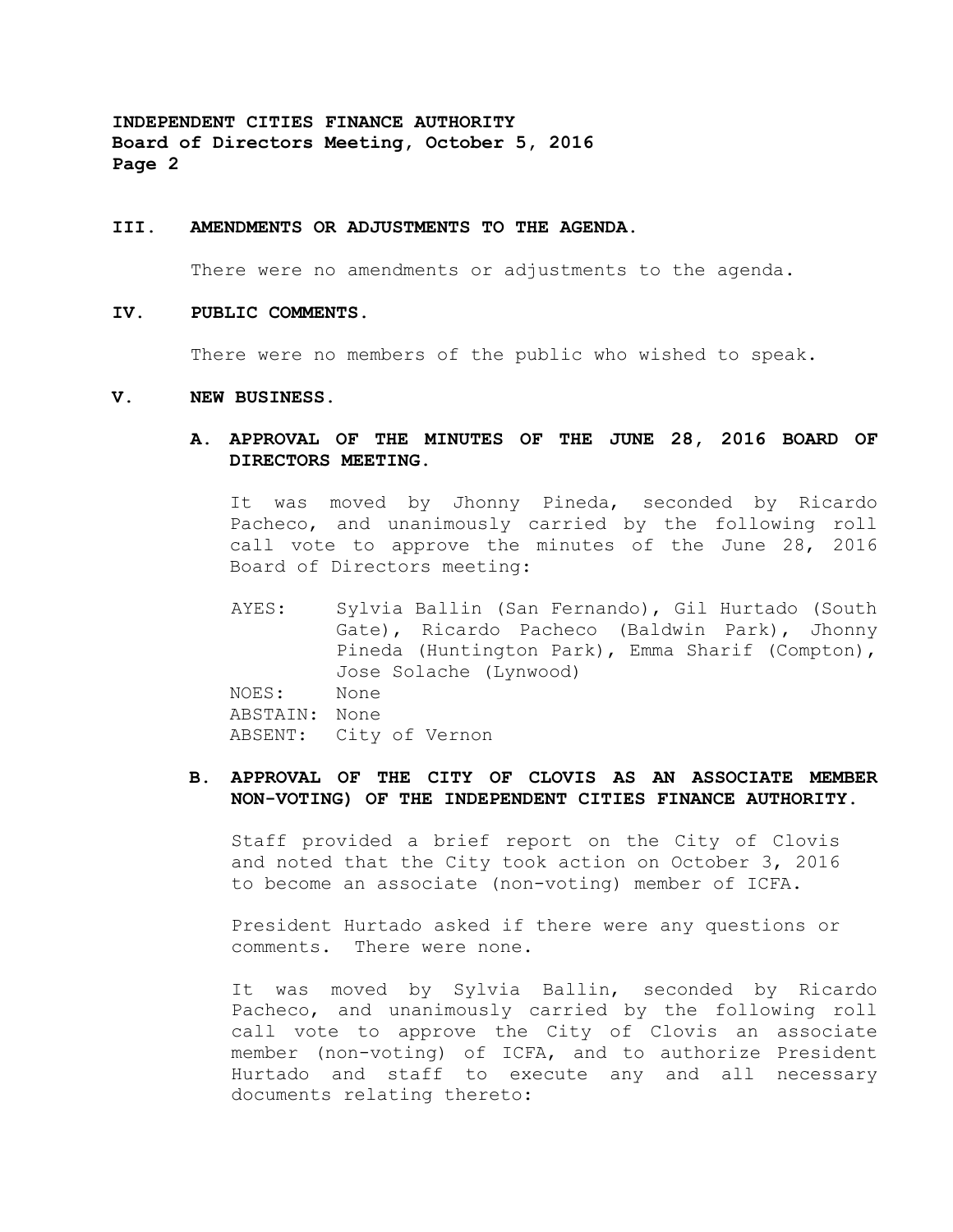- AYES: Sylvia Ballin (San Fernando), Gil Hurtado (South Gate), Ricardo Pacheco (Baldwin Park), Jhonny Pineda (Huntington Park), Emma Sharif (Compton), Jose Solache (Lynwood) NOES: None ABSTAIN: None ABSENT: City of Vernon
- **C. APPROVAL OF THE FINANCING OF A MANUFACTURED HOME COMMUNITY BY ICFA FOR MILLENNIUM HOUSING OF CALIFORNIA AND ITS AFFILIATES COACH OF SAN DIEGO, INC. AND MILLENNIUM HOUSING CORPORATION, LOCATED IN THE CITY OF CLOVIS, COUNTY OF FRESNO.**

Staff reported generally as follows:

The proposal is to finance the funding of a manufactured home community in the City of Clovis located in the County of Fresno (The Woods Mobile Home Park), on behalf of Millennium Housing.

George Turk of Millennium Housing provided a brief report on the park and all aspects of financing of the project, noting that the residents of the Park were in unanimous agreement of the purchase by Millennium.

Staff presented a report on the finance team and costs of issuance for the project. It was noted that the City of Clovis conducted a TEFRA hearing on October 3rd to approve the bond financing.

President Hurtado thanked Millennium Housing for bringing this financing to the Authority, and asked if there were any additional questions or comments. There were none.

It was moved by Jose Solache, seconded by Sylvia Ballin, and unanimously carried by the following roll call vote to approve all aspects of the proposed financing for The Woods Mobile Home Park on behalf of Millennium Housing: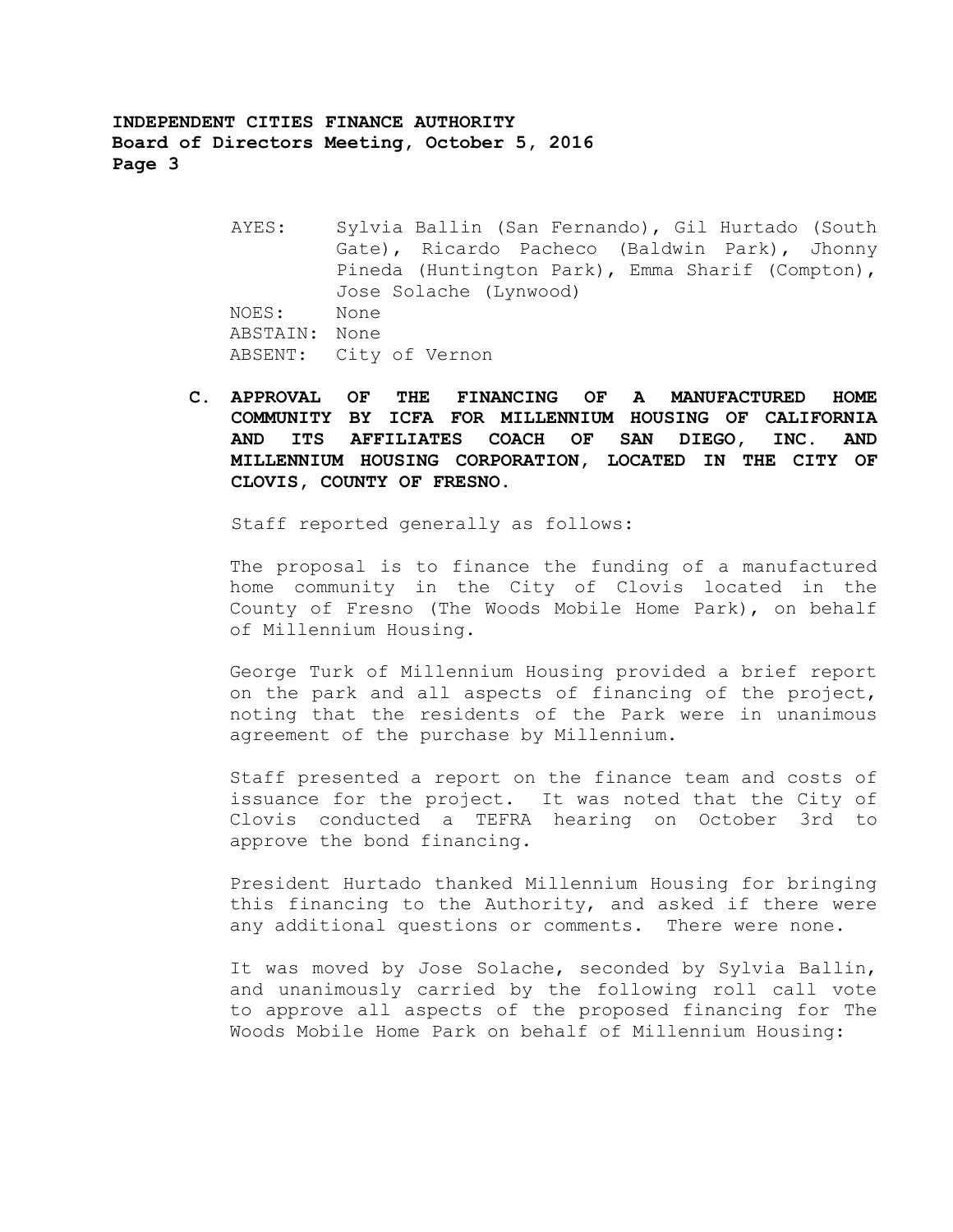- AYES: Sylvia Ballin (San Fernando), Gil Hurtado (South Gate), Ricardo Pacheco (Baldwin Park), Jhonny Pineda (Huntington Park), Emma Sharif (Compton), Jose Solache (Lynwood) NOES: None ABSTAIN: None ABSENT: City of Vernon
- **D. APPROVAL/ADOPTION OF RESOLUTION NO. 2016-4 (A RESOLUTION OF THE BOARD OF DIRECTORS/EXECUTIVE COMMITTEE OF THE INDEPENDENT CITIES FINANCE AUTHORITY AUTHORIZING THE ISSUANCE IN ONE OR MORE SERIES OF ITS NOT TO EXCEED \$33,500,000 AGGREGATE PRINCIPAL AMOUNT OF INDEPENDENT CITIES FINANCE AUTHORITY MOBILE HOME PARK REVENUE BONDS (THE WOODS MOBILE HOME PARK) SERIES 2016, AND APPROVING CERTAIN DOCUMENTS AND AUTHORIZING CERTAIN ACTIONS IN CONNECTION THEREWITH)**

Staff reported generally as follows:

Resolution 2016-4 is the ICFA document which formally authorizes the issuance and delivery of the bonds and authorizes the execution of the bond documents. The various bond documents facilitate the funding thereof.

It was noted that ICFA will receive an annual fee equal to 10 basis points on the outstanding principal of the bonds as long as the bonds are outstanding. The bonds are not an obligation of the Authority. They are payable solely from revenues from the park to repayment of the bonds. Generally, after issuance of the bonds, ICFA's responsibilities will be limited to reviewing reports provided by the Oversight Agent and Trustee.

President Hurtado asked if there were any questions or comments. There were none.

It was moved by Jose Solache, seconded by Sylvia Balline, and unanimously carried by the following roll call vote to approve/adopt Resolution 2016-4 approving the bond issuance and the various agreements and documents relating thereto and to authorize President Hurtado and staff to execute all necessary documents relating thereto: